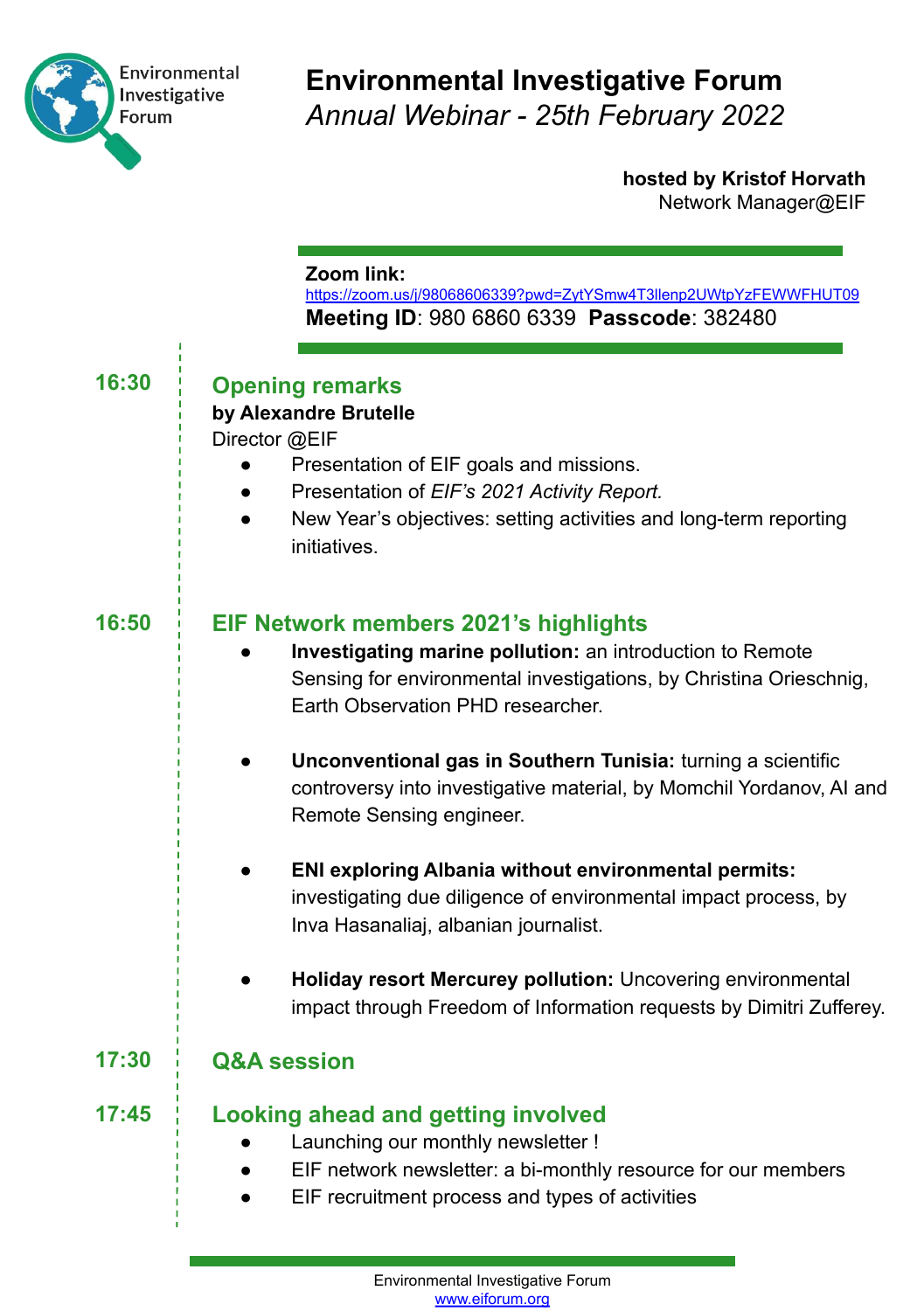

# **Environmental Investigative Forum** *Annual Webinar 2022*

# **Speakers**

### **Alexandre Brutelle**

Alexandre is EIF director and one of its co-founders. He is an **investigative journalist, mentor** and **trainer** specialized in **cross-border collaboration** and **environmental issues**. He is **responsible for carrying out the NGO's development** by setting out its **goals**, **activities**  and **external partnerships**.



### **Kristof Horvath**



Kristof is the EIF network manager and one of the NGO's co-founders. He is a former data science researcher and is responsible for coordinating our network through **external and internal events, members outreach** and **individual recruitment** within the EIF global consortium.

#### **Christina Orieschnig**

Christina is a PHD researcher in hydrology and earth observation. She is EIF's **point of focus** regarding the experimentation and well implementation of **remote sensing** technology in the field of **environmental journalism** through **satellite image monitoring** and **analysis**.